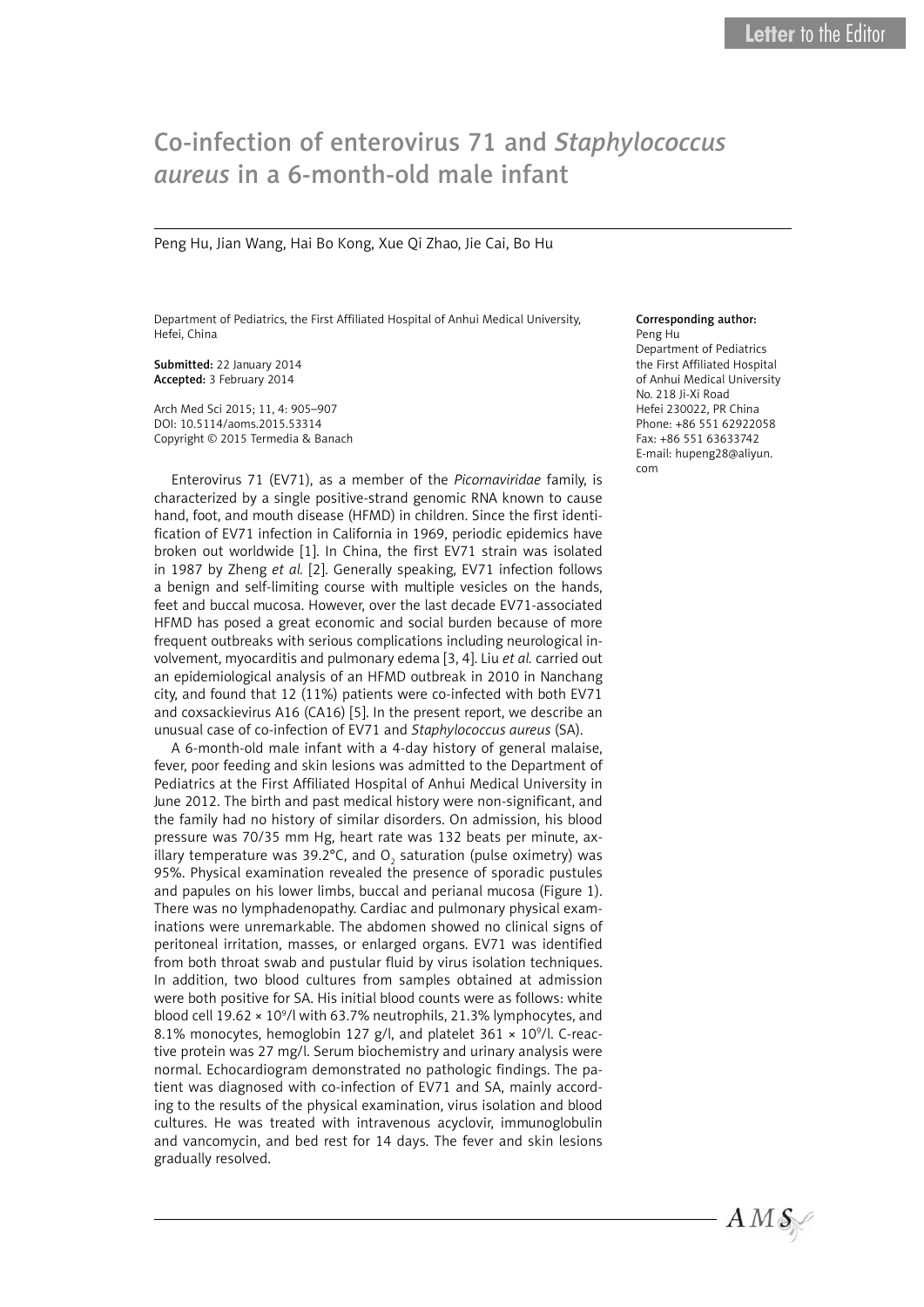

Figure 1. Sporadic pustules and papules on lower limbs and perianal mucosa

The latest large epidemic of EV71-associated HFMD occurred in China in 2008. At the epicenter in Fuyang city, Anhui province, of the 6,049 cases reported between March 1 and May 9, 2008, 3,023 patients were hospitalized, 353 cases were severe and 22 were fatal [6]. The diagnosis of EV71 infection relies mainly on laboratory identification, because not all patients have characteristic skin lesions [7]. The combination of throat swab plus vesicle fluid is most useful, and can increase isolation rates from 49% with throat swab alone, and 48% with vesicle fluid alone, to 67% [8]. EV71 is related to more serious complications. The risk factors contributing to severe HFMD are young male children  $( \leq 2$  years old), general malaise, peak temperature  $\geq 38.5^{\circ}$ C, atypical physical findings (tachycardia, tachypnea, hypertension, pulmonary hemorrhage and limb movement disorder), leukocytosis and hyperglycemia [9, 10]. Therefore, our case was classified as severe due to the existence of several risk factors, including the fact that the patient was a 6-month-old male, with general malaise, peak temperature ≥ 38.5°C and leukocytosis.

In the present report, we describe for the first time an unusual case of co-infection of EV71 and SA. *Staphylococcus aureus*, a Gram-positive bacterium, is one of the most common causes of both healthcare- and community-acquired infections. A large, multi-center study demonstrated that incidence of SA bacteremia in the United States ranged between 19 and 40 cases per 100,000 with the case fatality rates ranging from 19% to 24% [11]. However, the prevalence of SA infection in China is still unknown. A broad variety of infections, ranging from minor infections of the skin to severe infections such as bloodstream infections and endocarditis, can be caused by SA [12]. In the present case, the chief clinical demonstrations were general malaise, fever, pustules, leukocytosis, elevation of C-reactive protein, and a positive blood culture, which might be attributed, in part, to

skin and bloodstream infections. In addition, both cardiac physical examination and echocardiogram were normal in our patient; thus there was no evidence for the existence of endocarditis. Decreased host immunity in this EV71-infected infant may place him at increased risk of SA infection. More persuasively, Furuno *et al.* identified 131 individual episodes of SA bacteremia among HIV-positive patients during the study period between January 1, 2003 and December 31, 2005 [13]. Furthermore, we speculate that individual host genetic factors may also contribute to co-infection of EV71 and SA.

Although the pathogenesis of EV71 infection is still not fully understood, and therapeutic effects of antiviral drugs are controversial, the clinical outcome of our patient was satisfactory after intravenous acyclovir, immunoglobulin and vancomycin, and bed rest for 14 days. Vancomycin is now recommended empirically for SA infection [14]. Besides this, several clinical investigations have also indicated that the use of intravenous immunoglobulin can significantly reduce the acute mortality in patients with either EV71 or SA infection [15, 16].

## Conflict of interest

The authors declare no conflict of interest.

## References

- 1. Schmidt NJ, Lennette EH, Ho HH. An apparently new enterovirus isolated from patients with disease of the central nervous system. J Infect Dis 1974; 129: 304-9.
- 2. Zheng ZM, Zhang JH, Zhu WP, He PJ. Isolation of enterovirus type 71 from the vesicle fluid of an adult patient with hand-foot-mouth disease in China. Virologica Sinica 1989; 4: 375-81.
- 3. Ng DK, Law AK, Cherk SW, Mak KL. First fatal case of enterovirus 71 infection in Hong Kong. Hong Kong Med J 2001; 7: 193-6.
- 4. Hu P, Hou S, Du PF, Li JB, Ye Y. Paroxysmal supraventricular tachycardia in an infant with hand, foot, and mouth disease. Ann Dermatol 2012; 24: 200-2.